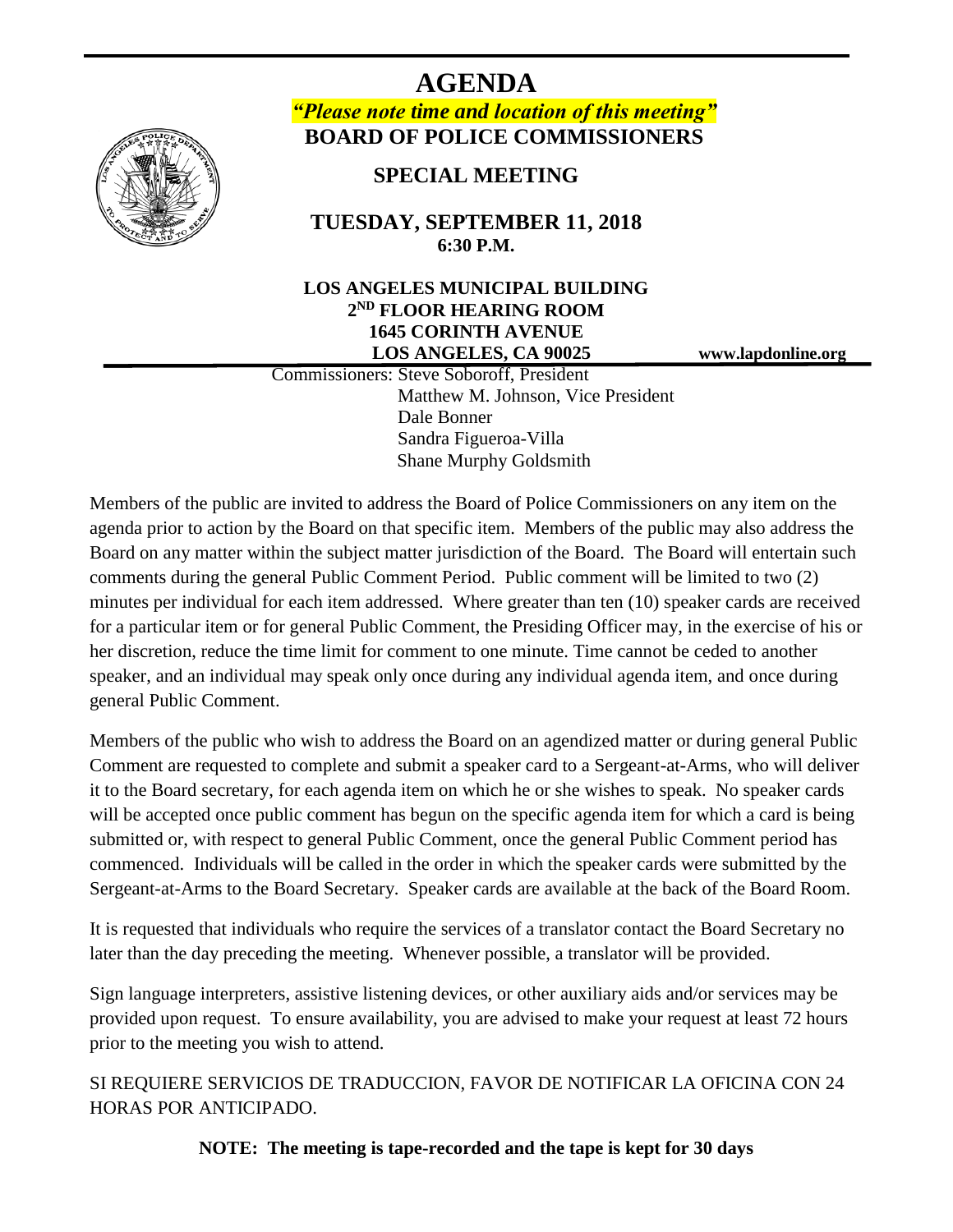#### 1. **COUNCILMEMBER COMMENTS**

#### 2. **CONSENT AGENDA ITEMS**

A. DEPARTMENT'S REPORT, dated August 31, 2018, relative to a monetary donation in the amount of \$145.01, from the Valley Traffic Advisory Council, to be used to reimburse a sergeant for providing lunch to officers attending a street racing training day, for the benefit of Valley Traffic Division, as set forth. **[\[BPC #18-0297\]](http://www.lapdpolicecom.lacity.org/091118/BPC_18-0297.pdf)** 

Recommendation(s) for Board action:

APPROVE the Department's report and ACCEPT the donation.

B. DEPARTMENT'S REPORT, dated August 31, 2018, relative to a monetary donation in the amount of \$2,000.00, from the Los Angeles Police Foundation, to be used to reimburse the cost of the purchase of food, drinks and supplies for a fundraiser luncheon on August 15, 2018, The fundraiser was in support of a Mounted Platoon officer's family member who suffered a catastrophic injury that will require long term care and major adjustments to the house, for the benefit of Metropolitan Division, as set forth. [\[BPC #18-0298\]](http://www.lapdpolicecom.lacity.org/091118/BPC_18-0298.pdf)

Recommendation(s) for Board action:

APPROVE the Department's report and ACCEPT the donation.

C. DEPARTMENT'S REPORT, dated August 31, 2018, relative to a monetary donation in the amount of \$1,200.00, from the Los Angeles Philharmonic Association, to be utilized for food and recreational activities and events, for the benefit of Hollywood Area Cadet Post, as set forth. [\[BPC #18-0299\]](http://www.lapdpolicecom.lacity.org/091118/BPC_18-0299.pdf)

Recommendation(s) for Board action:

APPROVE the Department's report and ACCEPT the donation.

D. DEPARTMENT'S REPORT, dated August 31, 2018, relative to a monetary donation in the amount of \$13,000.00, from the Los Angeles Police Foundation, for costs association with two promotional receptions, for the benefit of the Los Angeles Police Department, as set forth. **IDED EXECUTE:** [\[BPC #18-0300\]](http://www.lapdpolicecom.lacity.org/091118/BPC_18-0300.pdf)

Recommendation(s) for Board action:

APPROVE the Department's report and ACCEPT the donation.

# 3. **REGULAR AGENDA ITEMS**

A. EXECUTIVE DIRECTOR'S REPORT, dated September 5, 2018, relative to the Write-Off of Uncollectible False Alarm Receivables for the period April 1, 2014 through September 30, 2014, as set forth. **[\[BPC #18-0301\]](http://www.lapdpolicecom.lacity.org/091118/BPC_18-0301.pdf)** 

Recommendation(s) for Board action:

APPROVE the Executive Director's report and TRANSMIT to the City's Board of Review.